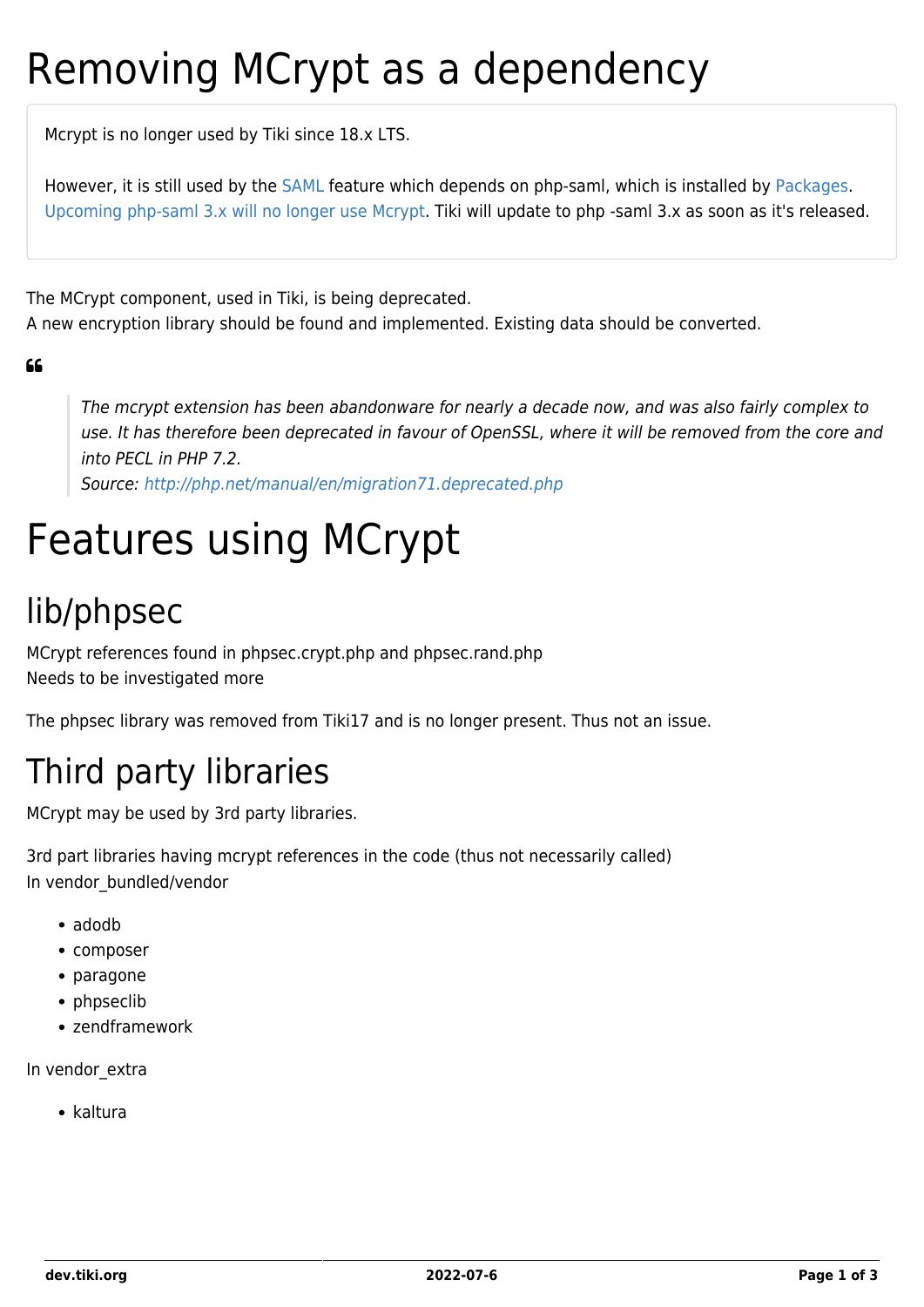### User Encryption

The [User Encryption](https://dev.tiki.org/User-Encryption) enables secure storing of user data within Tiki. The module can operate in Base64 mode (unsecure) and MCrypt mode.

CryptLib encapsulates MCrypt. Existing data uses MCRYPT\_RIJNDAEL\_256 and MCRYPT\_MODE\_CBC encryption If a new library could read this encryption, it could possibly read existing data. Preliminary investigations indicates that this may not be possible. Thus existing data may need to be read by MCrypt before they are converted to a new encryption type using a different library.

New component PHP mentions MCrypt has been depreciated in favour of OpenSSL. Needs to be investigated more

#### Migrating exiting data

Data is encrypted using the user's plain text password (only available at login time). Thus a decryption + reencryption is not possible using a system/batch process.

Existing data can be converted as a part of the login process. One after one, as the different users log in. Once a user's data is converted to the new encryption algorithm, the old data can be deleted.

The system must be able to determine which encryption algorithm is used, in order to invoke the correct library. The current (MCypt) encrypted data is stored in tiki user preferences. Example prefName = dp.MyDomain and dp.MyDomain.usr. All names start with "dp." A new algorithm can use a different prefix, e.g. "dq.", and thus be able to identify the correct encryption algorithm.

Once the MCrypt library is missing, after a PHP upgrade, non-converted user encrypted data can no longer be decrypted. The data is thus lost and must be re-entered. The system could give some kind of indication about how much MCrypt encrypted data is remaining. The admin can then check the possible damage before a PHP upgrade.

The conversion should probably be run automatically in the background (at login time). It should be transparent to the end user. Thus no user prompting or notices should occur.

#### MCrypt replaced by OpenSSL in User Encryption

OpenSSL is now used by User Encryption. Existing data is attempted converted at log in time. The conversion requires that the MCrypt module is available

### Tiki Check

tiki-check.php should be amended to say it's no longer used, starting in [Tiki18](https://dev.tiki.org/Tiki18) done: <https://sourceforge.net/p/tikiwiki/code/64056>

tiki-check is updated. It will now check for the OpenSSL extension. The MCrypt check is still present, but the explanation text has been changed. The Tiki Fitness level for MCrypt is now "info"